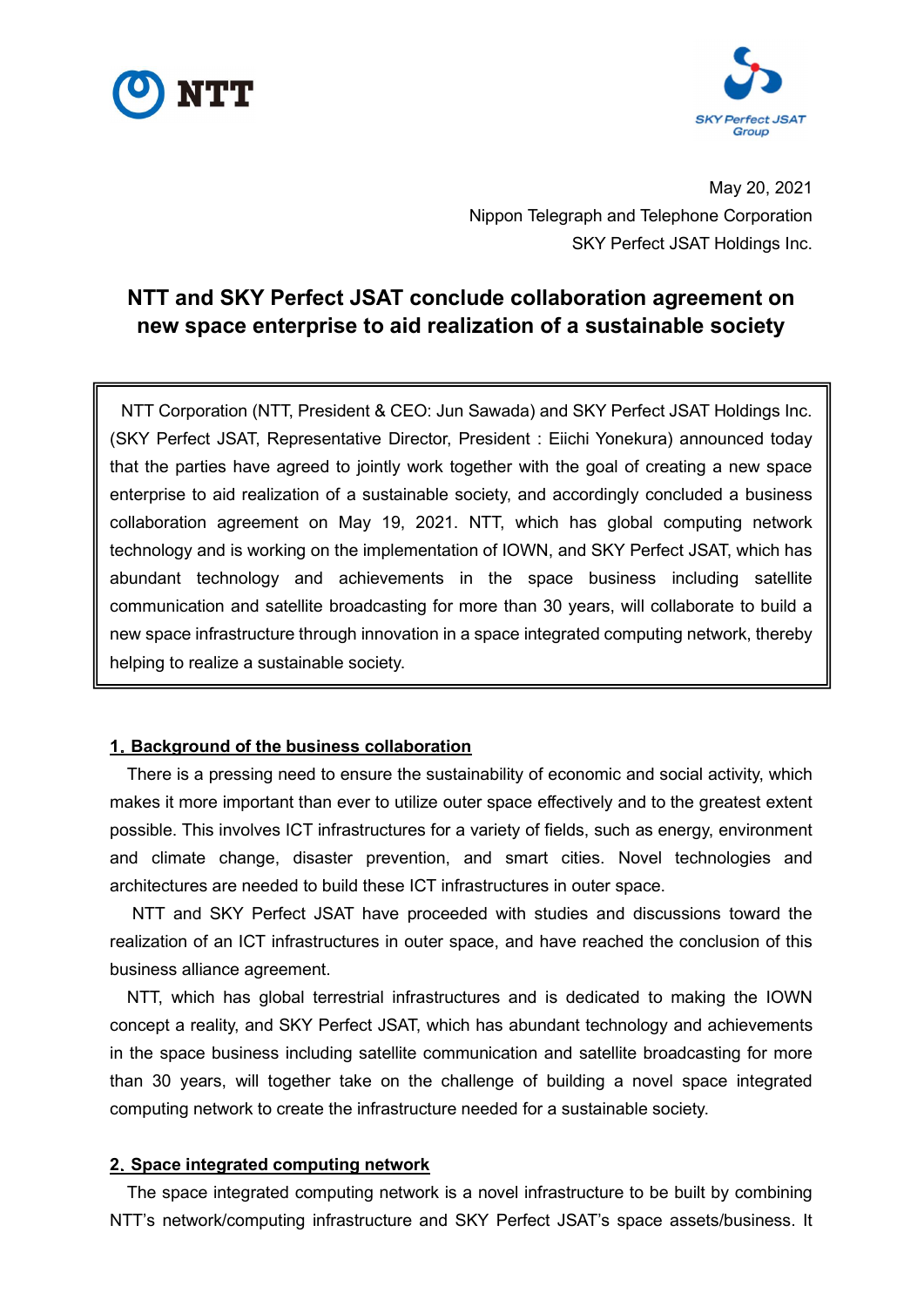



integrates multiple orbits from the ground to HAPS floating at high altitude, Low Earth Orbits and Geostationary Orbits. In addition, they are connected to the ground by an optical wireless communication networks to form a constellation, and distributed computing enhances various data processing. It also provides access to terrestrial mobile devices for ultra-wide service coverage.



**Fig. 1: Configuration of the space integrated computing network** 

# **3**.**Examples of business projects**

The activities envisaged in this business collaboration and currently planned project examples are shown below.

# **Realizing the flow from information gathering to value in space with three functions**



# **Fig. 2: Fields to be addressed in the space integrated computing network**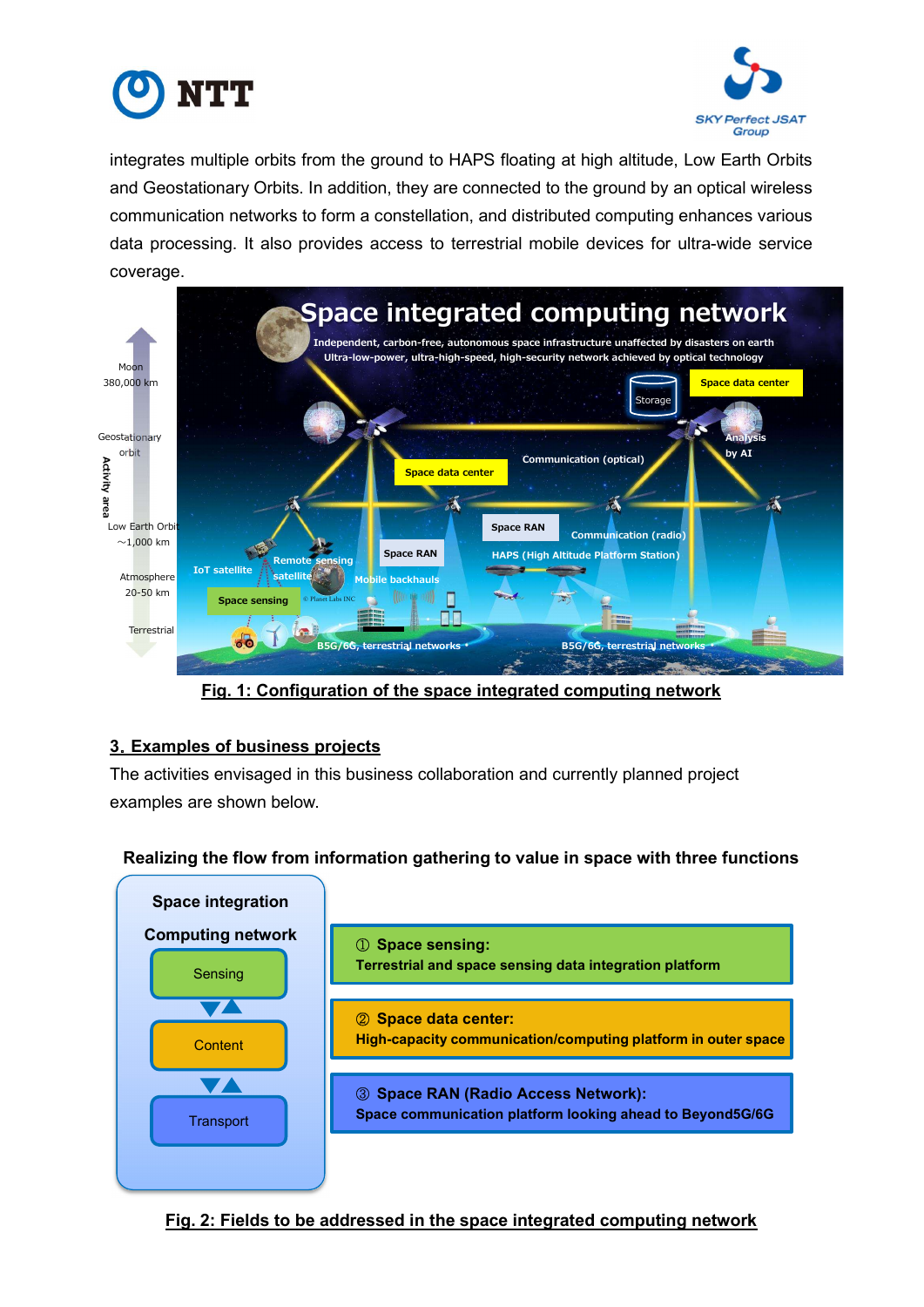



① **Space sensing project: terrestrial and space sensing data integration platform** In addition to observation data captured by conventional observation satellites, we will establish an integrated space and earth sensing platform that uses the world's first low earth orbit satellite MIMO\*1 technology to collect data from IoT terminals installed around the earth and provide a service using this platform. Furthermore, we will develop a new sensing technology that uses terahertz radio waves to visualize information that would ordinarily be invisible, thereby enhancing the value of space data and expanding its potential use.

#### ② **Space data center project: high-capacity communication/computing platform**

Using photonics-electronics convergence technology which enables reducing power consumption and high cosmic ray resistance of computing resource, we will establish a computing processing platform in outer space and launch a service using this platform. In addition, distributed computing using optical communication technology enables a variety of advanced data processing. For example, a huge volume of diverse data collected in outer space will be instantly gathered and analyzed over a high-speed optical communication network, and only essential information will be delivered to users who need that information. This will dramatically enhance both real-time usage of space data and user convenience.

# ③ **Space RAN (Radio Access Network) project: communication platform in Beyond5G/6G**

Using a satellite (Low Earth Orbit) and HAPS expected to be used for Beyond5G/6G, we will establish a mobile communication platform and use it to launch an access service of network. This will further enhance the convenience and value of mobile communication. For example, a high-reliability messaging service can be provided, and ultra-wide-area service coverage can be achieved.

### 4.**Division of roles**

| Company               | Main roles                                                                     |  |  |  |  |  |  |  |  |  |
|-----------------------|--------------------------------------------------------------------------------|--|--|--|--|--|--|--|--|--|
| <b>NTT</b>            | technology (Al processing,<br>Leading-edge<br>computing<br>distributed         |  |  |  |  |  |  |  |  |  |
|                       | processing/memory, etc.), network technology ( $MIMO*1$ , $FSO*2$ , etc.), and |  |  |  |  |  |  |  |  |  |
|                       | global networks/data centers                                                   |  |  |  |  |  |  |  |  |  |
| <b>SKY</b><br>Perfect | Knowledge and industrial leadership as a satellite operator, such as           |  |  |  |  |  |  |  |  |  |
| <b>JSAT</b>           | optimization in the economics and reliability of satellite and control         |  |  |  |  |  |  |  |  |  |
|                       | systems, procedures for frequency usage and radio station licenses, and        |  |  |  |  |  |  |  |  |  |
|                       | satellite and network operations.                                              |  |  |  |  |  |  |  |  |  |

\*1 MIMO(multiple-input and multiple-output): A technique for multiplying the capacity of a radio link using multiple transmission and receiving antennas to improve the quality of wireless communication.

<sup>\*2</sup> FSO(Free Space Optics): An optical communication technology that uses light propagating in free space.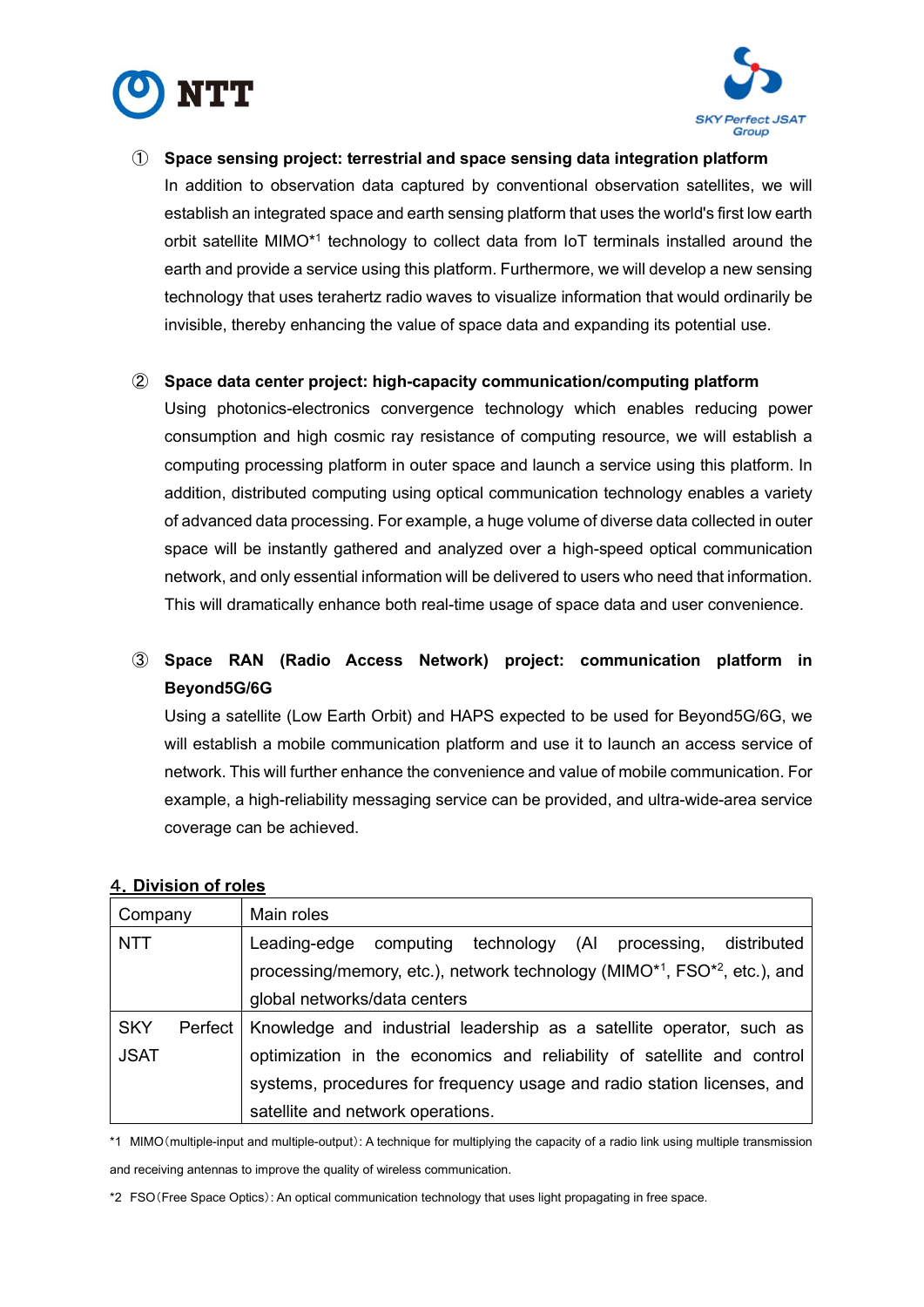



# **5**.**Future prospects**

 We will conduct technical demonstrations beginning in 2022 to develop technologies that will lay the foundation for these projects. In parallel, we will prepare for the launch of commercial satellites, which will be planned to start its commercial services from around 2025.

We aim to create businesses that spearhead space development both in Japan and worldwide by collaborating with global space and satellite operators and co-creating innovations.

|                                | 2021                                           | 2022                                    | 2023               | 2024                          | 2025               | 2026                                 | 2027                                                                                                                                                                                                                               | 2028                     | 2029 | 2030                               | $2031\sim$ |
|--------------------------------|------------------------------------------------|-----------------------------------------|--------------------|-------------------------------|--------------------|--------------------------------------|------------------------------------------------------------------------------------------------------------------------------------------------------------------------------------------------------------------------------------|--------------------------|------|------------------------------------|------------|
| $^{\circledR}$                 |                                                | orbit)                                  |                    | ▲Technical demonstration (in  |                    |                                      | ▲ Launch of a commercial satellite                                                                                                                                                                                                 |                          |      |                                    |            |
| <b>Space</b><br>sensing        | Technical<br>development/<br>demonstration     |                                         | <b>Preparation</b> |                               |                    | <b>Service provision</b>             |                                                                                                                                                                                                                                    |                          |      |                                    |            |
|                                |                                                |                                         |                    |                               |                    |                                      |                                                                                                                                                                                                                                    |                          |      |                                    |            |
| $^{\circledR}$<br><b>Space</b> |                                                |                                         |                    |                               |                    | ▲ Technical demonstration (in orbit) | ▲ Launch of a commercial satellite                                                                                                                                                                                                 |                          |      |                                    |            |
| data<br>center                 | <b>Technical development/</b><br>demonstration |                                         |                    |                               | Prepa-<br>ration   | <b>Service provision</b>             |                                                                                                                                                                                                                                    |                          |      |                                    |            |
|                                |                                                |                                         |                    | ▲HAPS technical demonstration |                    |                                      |                                                                                                                                                                                                                                    |                          |      | ▲ Launch of a commercial satellite |            |
| $\circled{3}$                  |                                                |                                         |                    |                               |                    |                                      | ▲ LEO technical demonstration                                                                                                                                                                                                      |                          |      |                                    |            |
| <b>Space</b><br><b>RAN</b>     |                                                | Technical development/<br>demonstration |                    |                               | <b>Preparation</b> |                                      |                                                                                                                                                                                                                                    | <b>Service provision</b> |      |                                    |            |
|                                |                                                | -                                       | .                  |                               |                    |                                      | $\mathcal{L}$ . The contract of the contract of the contract of the contract of the contract of the contract of the contract of the contract of the contract of the contract of the contract of the contract of the contract of th |                          |      |                                    |            |

**Fig. 3: Assumed schedule for service provision** 

# **6**.**Overview of each corporation**

# □About NTT

NTT believes in resolving social issues through our business operations by applying technology for good. We help clients accelerate growth and innovate for current and new business models. Our services include digital business consulting, technology and managed services for cybersecurity, applications, workplace, cloud, data center and networks all supported by our deep industry expertise and innovation. As a top 5 global technology and business solutions provider, our diverse teams operate in 80+ countries and regions and deliver services to over 190 of them. We serve over 80% of Fortune Global 100 companies and thousands of other clients and communities around the world. For more information on NTT, visit www.global.ntt/.

# □About SKY Perfect JSAT HD

The SKY Perfect JSAT Group has SKY Perfect JSAT Corporation as its core operating company, and as a top runner in the fusion of broadcasting and communications, it is the only company group in Japan that utilizes 18 satellites, the largest in Asia, and provides pay multichannel broadcasting and satellite communications services.